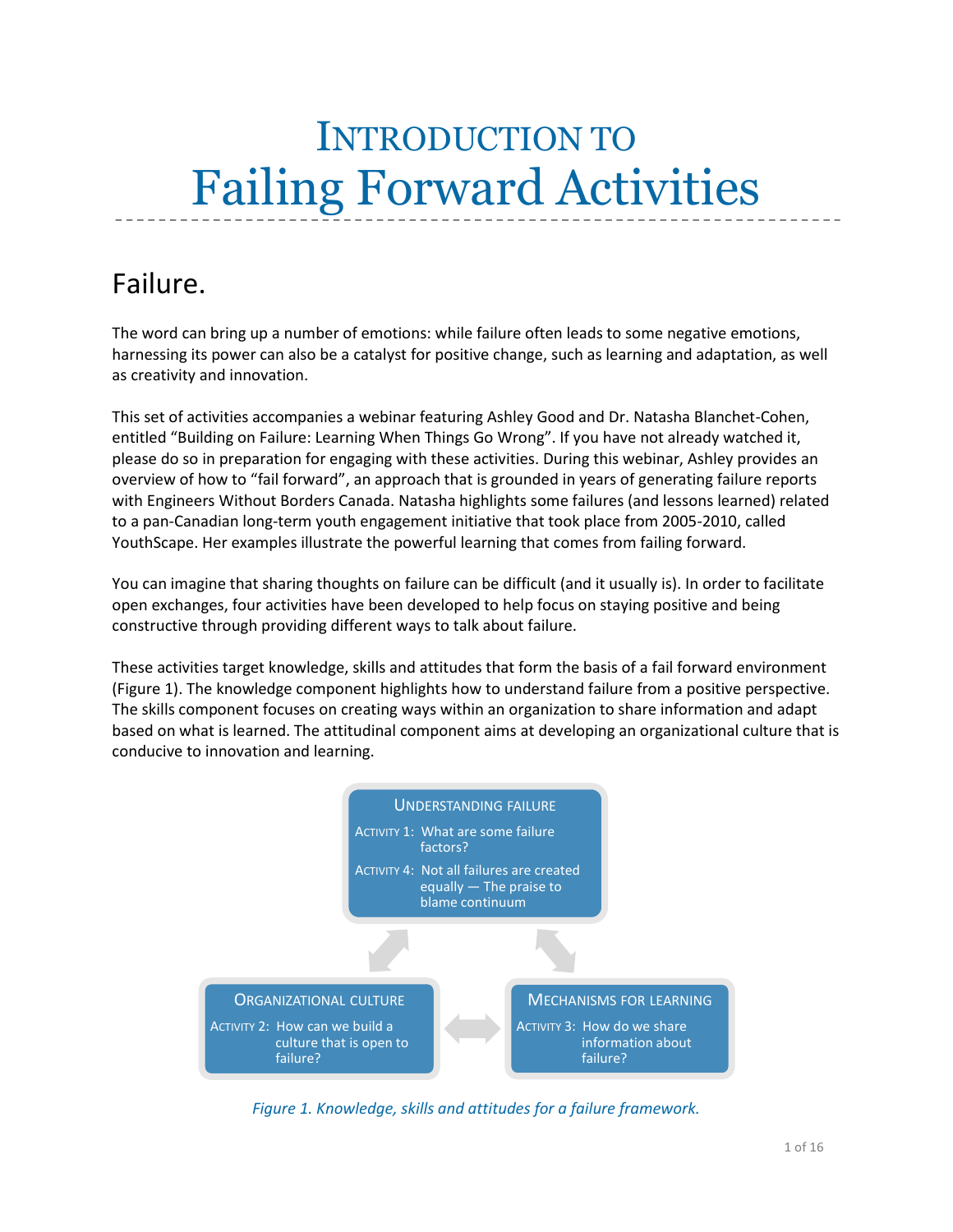### Approaching Failure with a Positive Attitude

The following mindsets are helpful to ensure you get the most from this material:

- $\triangleright$  Stay willing and oriented to learning
	- $\circ$  Be open to new ideas and continuously think of opportunities in your day to day life where they can be applied
	- $\circ$  Draw from your own experiences to enrich your depth of understanding
- $\triangleright$  Internalize the locus of responsibility for creating change
	- o Avoid placing blame externally
	- $\circ$  You can always do something: even if you may only impact 1% of a solution, focus on that as your responsibility
	- $\circ$  People learn in practices so seek out others who are willing to join you as you apply and push these ideas further within your own organization or context
- $\triangleright$  Keep in mind that engaging with failure in new ways is inherently challenging
	- $\circ$  It is therefore important to celebrate all the steps forward big and small
- $\triangleright$  Don't worry and enjoy the learning!
	- $\circ$  It may be challenging and new, but if you stick to your ground rules (see below) you're guaranteed to learn from the experience

### Ground Rules

Discussing failure can be a sensitive process, so it's important to set some ground rules for everyone to follow as you explore new ideas (especially when sharing your failure stories). Some suggestions for your group work include acknowledging that:

- $\triangleright$  People share what they believe to be true
- $\triangleright$  Opinions need to be respected
- $\triangleright$  Different perspectives are relevant, useful and valid
- $\triangleright$  You respect your fellow participants and hold each other in high esteem as hardworking, worthy individuals
- $\triangleright$  Being respectful to each other is critical
- $\triangleright$  Everyone in your organization is doing their best and making decisions based on their experience and the information available to them
- Everyone comes with their own sets of assumptions that can be articulated and tested for validity
- $\triangleright$  It's easy to criticize because nothing is perfect; better than criticizing is working with others to improve their good ideas
- Stories should be genuinely self-reflective (blaming others is damaging to the group and inhibits learning)
- $\triangleright$  Just because someone fails, does not mean they are a failure; decoupling ego from activity is a part of the learning from failure experience

Feel free to adapt this list to meet the needs of your particular group.

The activities that we have provided are suggestions on how to lead discussions on failure in a constructive manner. As they are not perfect, these activities can benefit from your suggestions around how to make them more effective in facilitating open exchanges around failure. Once you have tried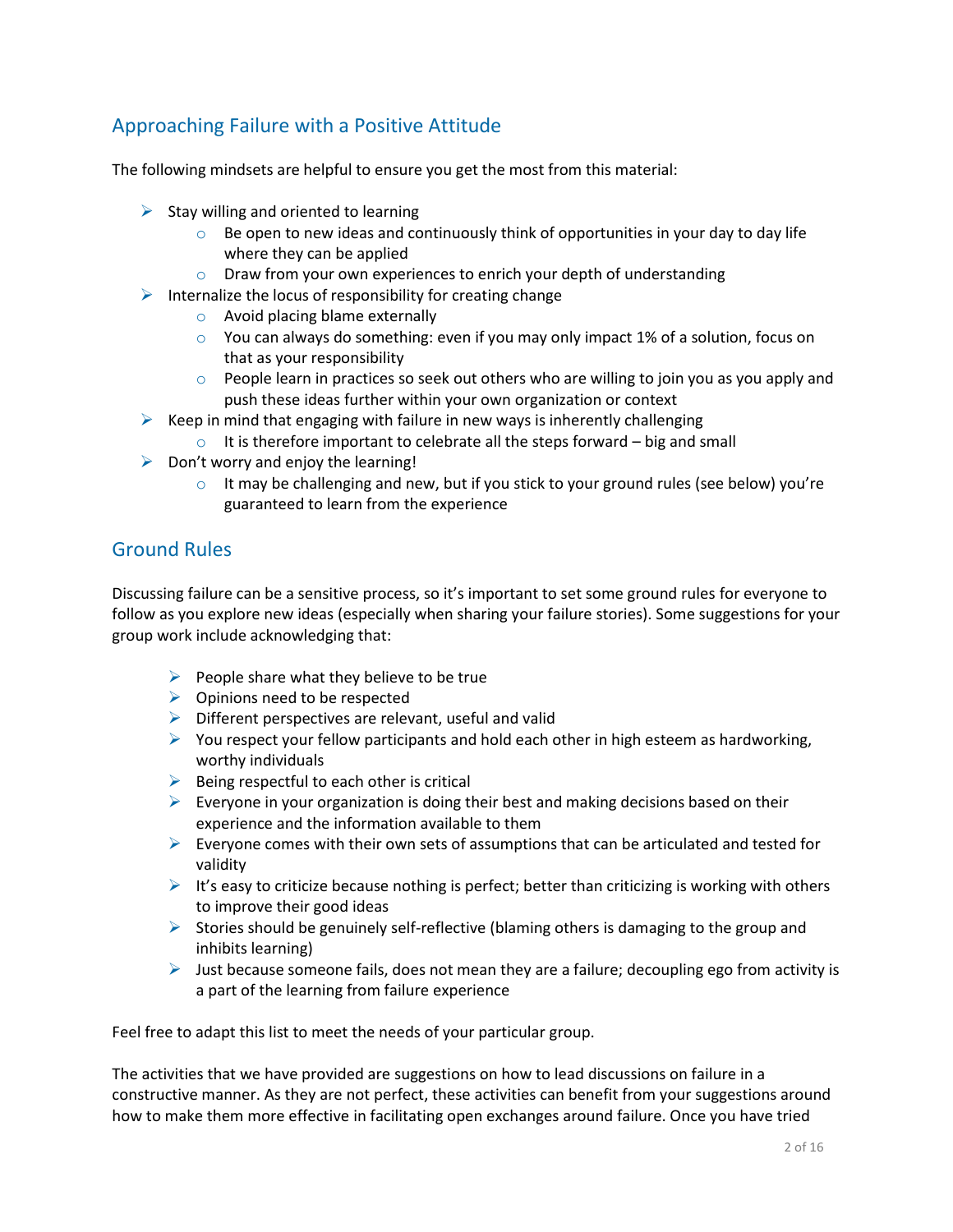them out, feel free to contact Ashley Good [\(ashleygood@admittingfailure.com\)](mailto:ashleygood@admittingfailure.com) with your comments, questions, or to discuss how your organization may take these ideas further.

Best wishes on failing forward!

Ashley Good, Founder and CEO AdmittingFailure.com

Kevin Chin, Ph.D., Knowledge and Evaluation Officer The J.W. McConnell Family Foundation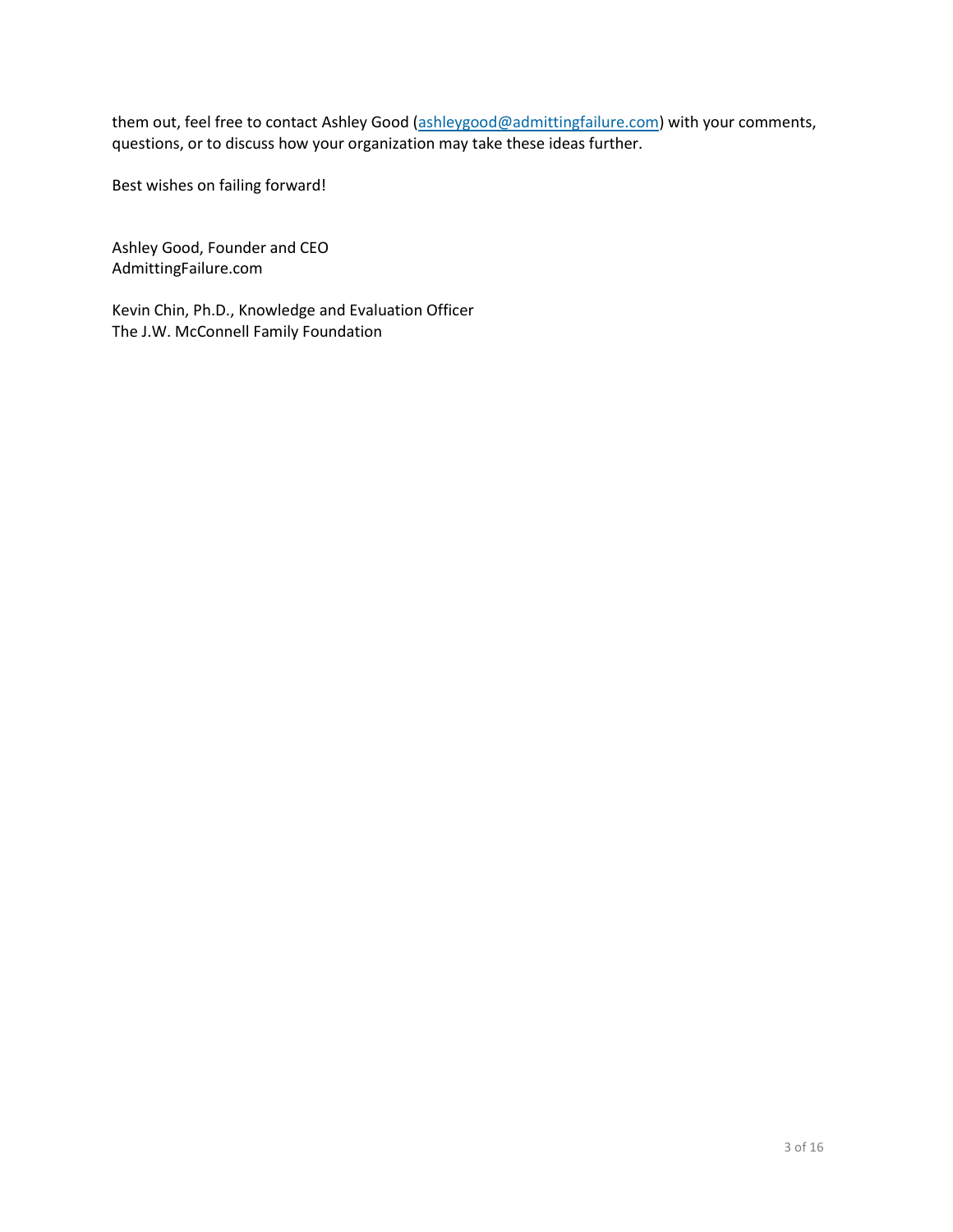# Activity 1: What are some failure factors?

### **Description**

Failures can be overwhelming to think about because of their perceived complexity. In order to help deepen understanding of situations where things have not gone well, you can use this activity to deconstruct failure into manageable parts.

### **Objectives**

At the conclusion of this activity, participants will be able to:

- $\triangleright$  Describe experiences of failure from individual, interpersonal, and institutional levels
- $\triangleright$  Analyze examples of failure using this framework
- $\triangleright$  Explain how this framework might be used to diagnose an organization

#### **Materials**

- $\blacktriangleright$  Flip-chart paper
- $\triangleright$  Post-it notes

#### Time 30-45 minutes

#### **Instructions**

#### *Step 1: Deconstructing failure*

- 1. Explain to the group that there are many ways to understand failure. One way is to deconstruct it into three different, but related, levels:
	- $\triangleright$  Individual: Personal factors that influence engagement with failure
	- $\triangleright$  Interpersonal: Group dynamics that influence engagement with failure
	- $\triangleright$  Institutional: Organizational culture that influences engagement with failure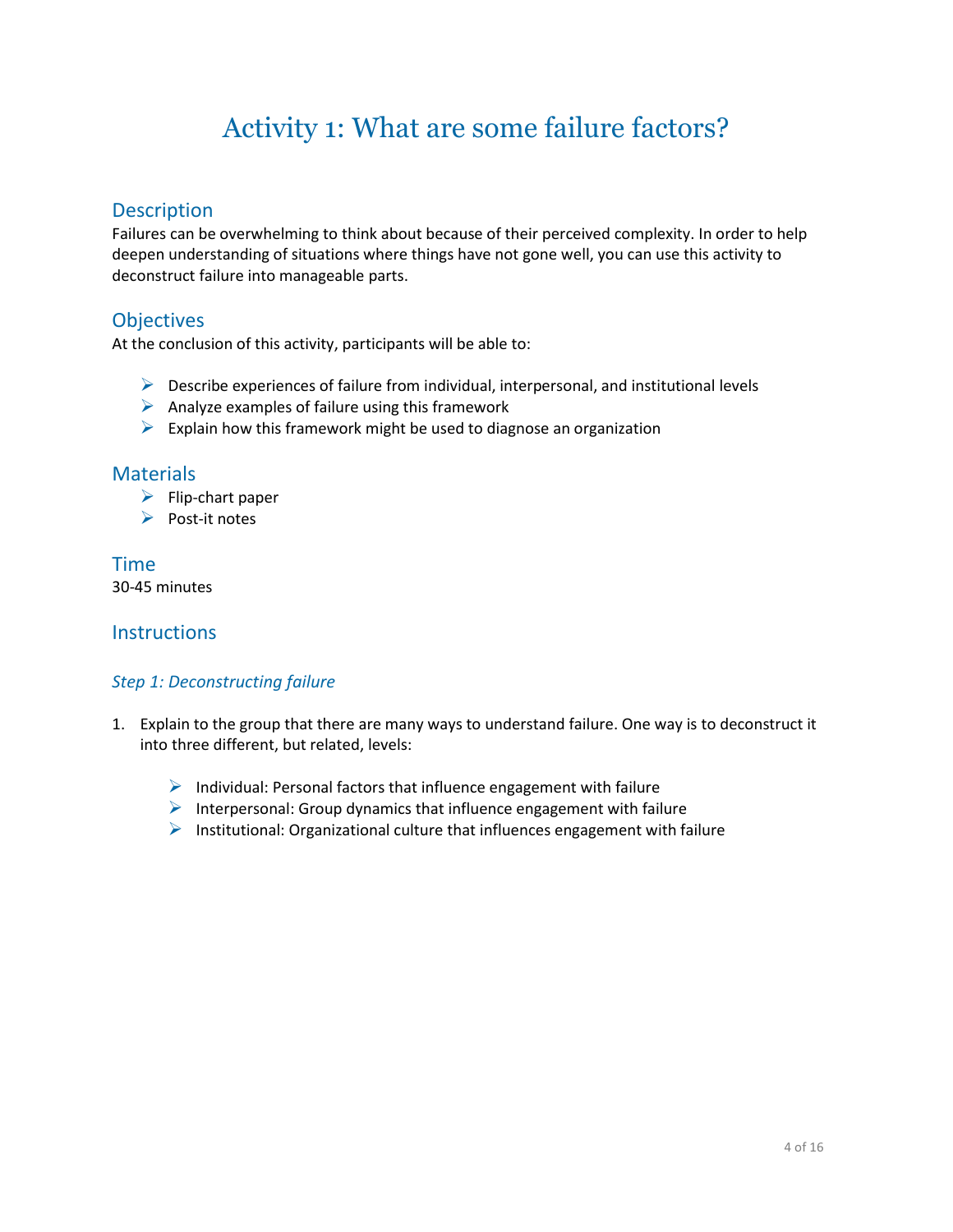2. Present the following image to the group:

#### INDIVIDUAL

- o Personal confidence
- o The individual's credibility and competence
- o Effort (self-perception and from the perspective of the organization)
	- o Personal perception of failure
	- o Level of personal identity associated with the work (personal vs. project failure)
	- o Level of involvement of each individual in the work (personal vs. team failure)

#### INSTITUTIONAL

- o Effort (from the perspective of the organization)
- o Organization's perception of failure
- o Implications/consequences of the failure
- o Expectations for success/acceptance of risk

#### INTERPERSONAL

- o Level of trust the team has in the individual
- o Level of involvement of each individual in the work (personal vs. team failure)
- o Comfort with and frequency of communication of failure (dialogue within the team — suspension of assumptions)
- 3. Ask participants to think about additional factors that could be added to each box.
- 4. Add these to the image in the appropriate box.
- 5. Ask participants if any ideas are brought to mind when looking at this list of factors that help deconstruct failures.

#### *Step 2: Deconstructing a story of failure*

1. Play the TED talk video featuring David Damberger [\(http://www.ted.com/talks/david\\_damberger\\_what\\_happens\\_when\\_an\\_ngo\\_admits\\_failure.html\)](http://www.ted.com/talks/david_damberger_what_happens_when_an_ngo_admits_failure.html).

o

- 2. At the conclusion of the video, ask participants to work in pairs and identify which factors from each level may have played a role in David's experience.
- 3. Have pairs write each of their responses on a post-it.
- 4. Ask one person from each pair to share their responses and stick them in the appropriate row on a flip-chart sheet with this table: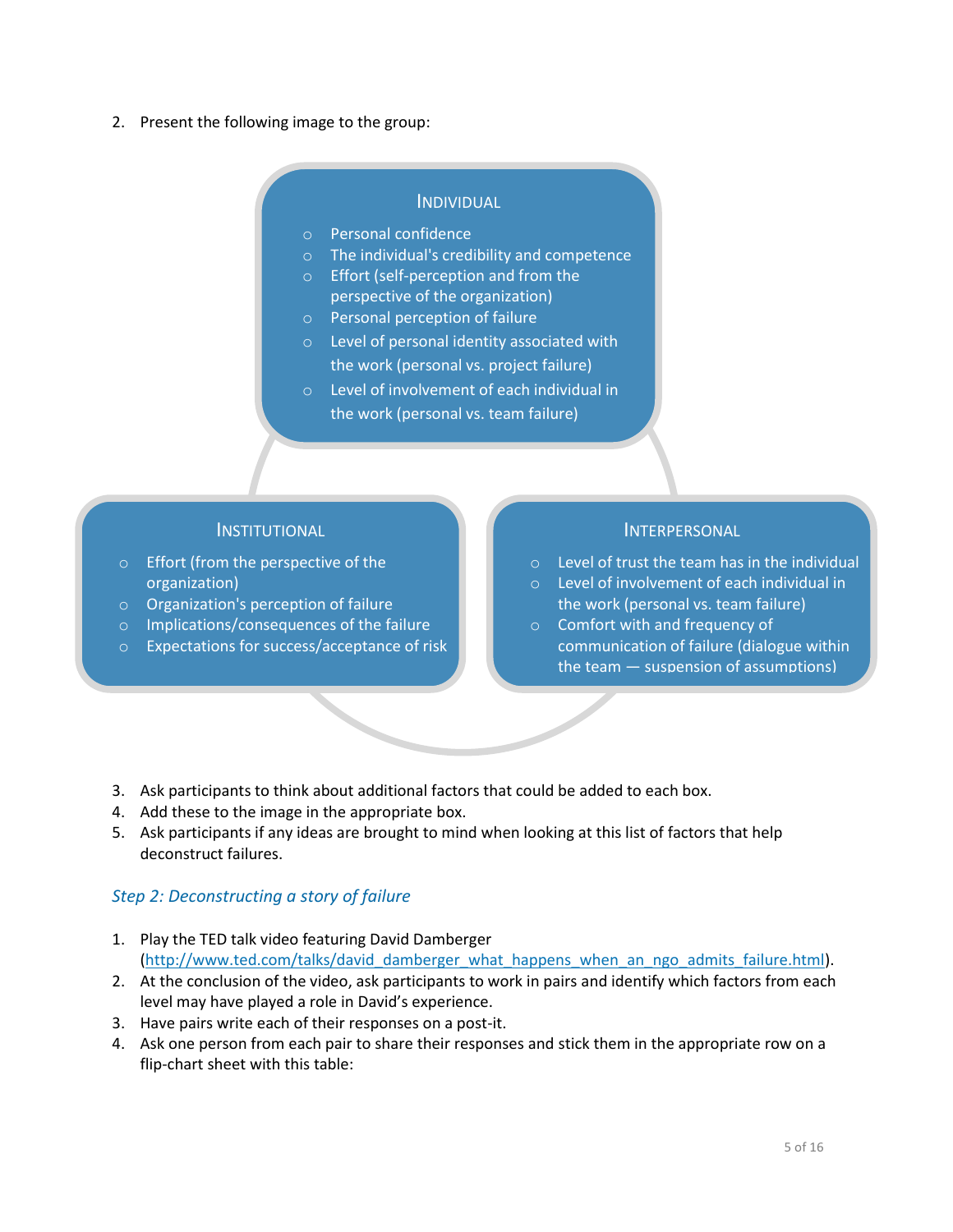| <b>LEVEL</b>  | <b>FACTORS</b> |
|---------------|----------------|
| Individual    |                |
| Interpersonal |                |
| Institutional |                |

- 5. Ask participants the following questions:
	- $\triangleright$  Did anything interesting emerge from generating this list? If so, what?
	- $\triangleright$  Do any of these factors apply to your organization? If so, which?
	- How might these factors be improved within your organization? How would this take place?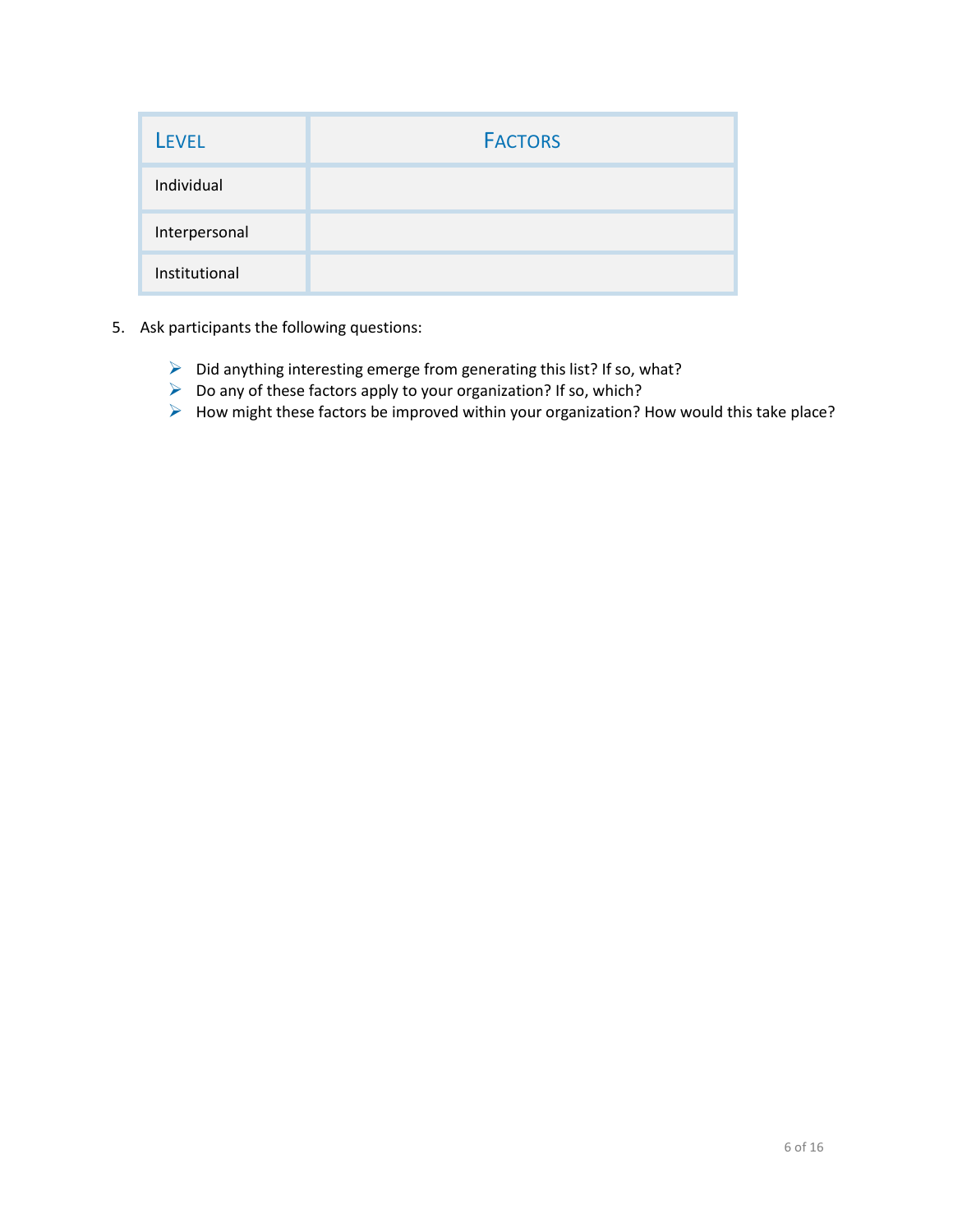# Activity 2: How can we build a culture that is open to failure?

#### **Description**

Drawing inspiration from failure is greatly supported by having an organization that promotes the development and maintenance of a learning culture. This activity leads participants through a process of building on existing strengths by discussing and identifying key elements that contribute to this type of learning environment.

#### **Objectives**

At the conclusion of this activity, participants will be able to:

- $\triangleright$  Describe how control plays a part in engaging with failure
- $\triangleright$  State the level of risk-taking that the organization encourages
- $\triangleright$  Explain the types of processes that can help surface learning around failure

#### **Materials**

- $\blacktriangleright$  Flip-chart paper
- $\triangleright$  Post-it notes

Time 30-45 minutes

#### **Instructions**

#### *Step 1: Framing how themes are relevant*

- 1. Present participants with a structure for framing an open culture for failure (Appendix 2.1).
- 2. Distribute post-its and ask participants to write down examples that describe how each theme influences how their organization engages with failure. Remember to be respectful when sharing comments!
- 3. After 5 minutes, ask participants in turn to read out their examples, and attach post-its to the appropriate area of the figure.
- 4. Ask participants to identify any patterns they might see in their responses.
- 5. Facilitate one consensus statement for each theme that summarizes group sentiment. For example, "We feel that our organization provides a sufficient amount of space to experiment", or "Staff would like to have more support in sharing failures with one another as a learning process."

#### *Step 2: In-depth discussion of themes*

- 1. Select one or two questions from each column to help discuss how your organization is influenced by each theme (Appendix 2.2).
- 2. Facilitate a discussion with participants for each question selected.
- 3. Summarize some of the key points that have emerged from this discussion.
- 4. Ask participants to share how these three themes (control, risk-taking, and recognizing the value of failure) may be inter-related.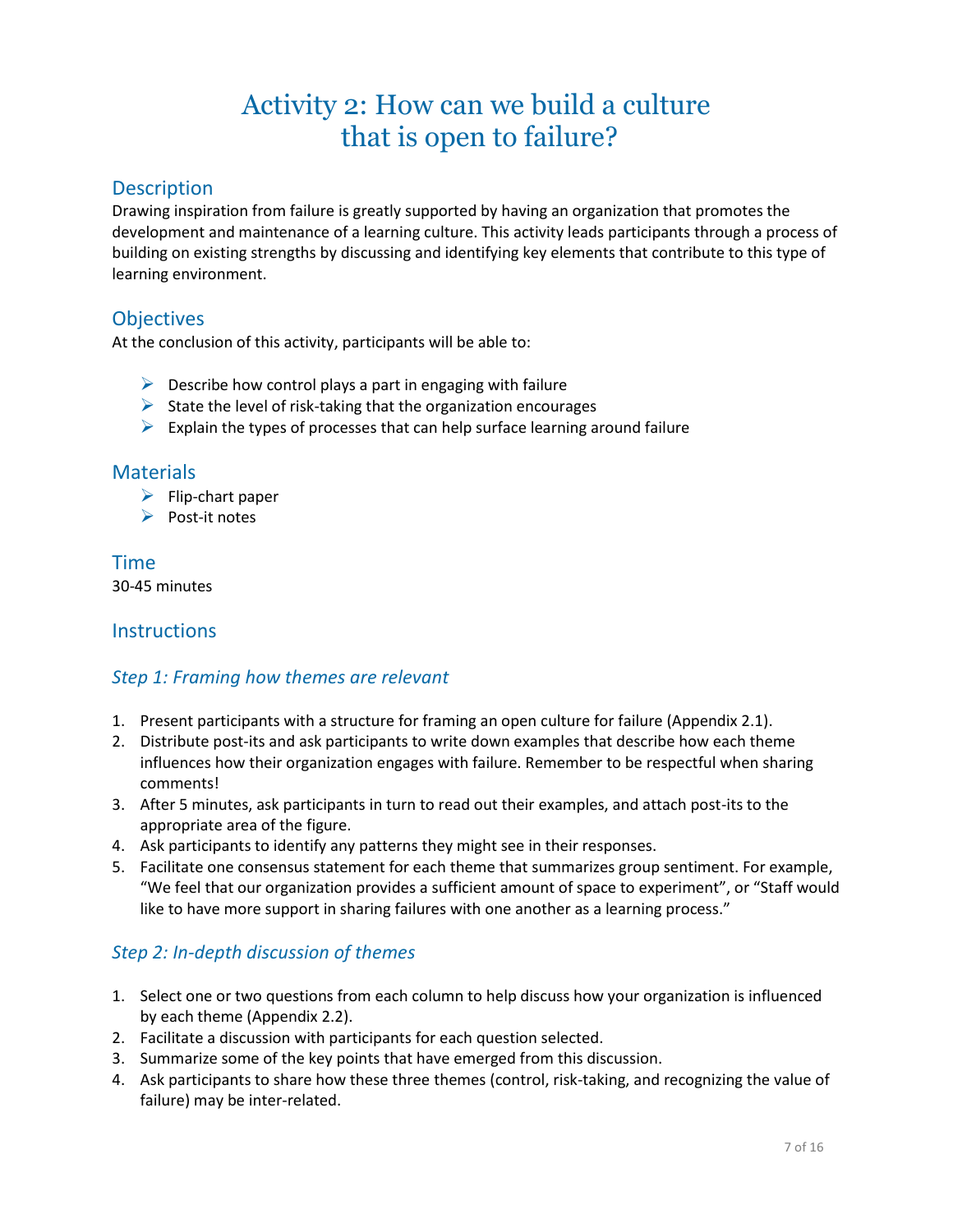# Appendix 2.1: Structure for Framing an Open Culture for Failure

### RECOGNIZING THE VALUE OF FAILURE

Many organizations tend to either brush failure under the carpet or punish those responsible. In this respect the brilliant failure attitude is: "there is no such thing as failure only feedback". Organizations need to put processes in place to recognize the value of "failure" and maximize the learning from this.

#### **CONTROL**

Control tends to suppress evolutionary, spontaneous processes. The windows of opportunity that arise are left unexplored with no option to capitalize on their potential. To counter this, organizations need to examine where they could control less and navigate more.

#### RISK-TAKING

Many organizations, and employees, tend to play safe, to stay in their comfort zones. As a result they implicitly or explicitly take the low end of the riskreturn trade off. To counter this organizations need to examine where, and what type of risk taking, they want to encourage.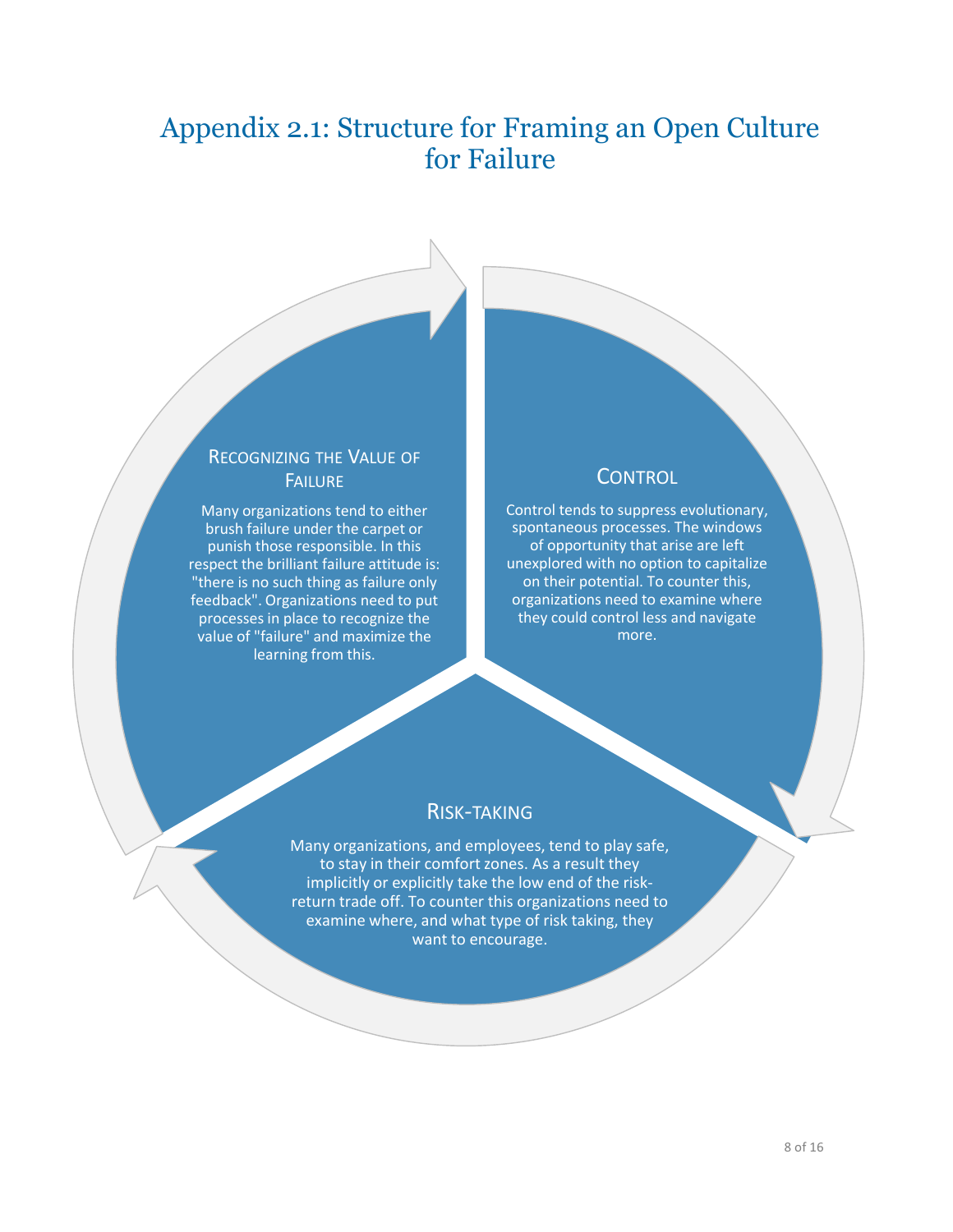## Appendix 2.2: Themes for Working with Failure

(Adapted from: [http://www.briljantemislukkingen.nl/awardOS/mediamanagement/user/71.pdf\)](http://www.briljantemislukkingen.nl/awardOS/mediamanagement/user/71.pdf)

| <b>CONTROL</b>                                                                                                                                                                                                                                                                                                                                                                                                                                                                                                                                              | <b>RISK-TAKING</b>                                                                                                                                                                                                                                                                                                                                                                                                                                                                                                                                                                                                                                                               | <b>RECOGNIZING THE</b><br><b>VALUE OF FAILURE</b>                                                                                                                                                                                                                                                                                                                                                                                                                                                                               |  |  |
|-------------------------------------------------------------------------------------------------------------------------------------------------------------------------------------------------------------------------------------------------------------------------------------------------------------------------------------------------------------------------------------------------------------------------------------------------------------------------------------------------------------------------------------------------------------|----------------------------------------------------------------------------------------------------------------------------------------------------------------------------------------------------------------------------------------------------------------------------------------------------------------------------------------------------------------------------------------------------------------------------------------------------------------------------------------------------------------------------------------------------------------------------------------------------------------------------------------------------------------------------------|---------------------------------------------------------------------------------------------------------------------------------------------------------------------------------------------------------------------------------------------------------------------------------------------------------------------------------------------------------------------------------------------------------------------------------------------------------------------------------------------------------------------------------|--|--|
| Control tends to suppress<br>evolutionary, spontaneous<br>processes. The windows of<br>opportunity that arise are left<br>unexplored with no option to<br>capitalize on their potential. To<br>counter this, organizations need<br>to examine where they could<br>control less and navigate more.                                                                                                                                                                                                                                                           | Many organizations and<br>employees tend to play safe,<br>to stay in their comfort zones.<br>As a result they implicitly or<br>explicitly take the low end of<br>the risk-return trade off. To<br>counter this, organizations<br>need to examine where, and<br>what type of risk taking, they<br>want to encourage.                                                                                                                                                                                                                                                                                                                                                              | Many organizations tend to<br>either brush failure under the<br>carpet or punish those<br>responsible. In this respect the<br>brilliant failure attitude is: "there<br>is no such thing as failure only<br>feedback". Organizations need to<br>put processes in place to<br>recognize the value of "failure"<br>and maximize the learning from<br>this.                                                                                                                                                                         |  |  |
| ➤<br>How do you mobilize the<br>creativity of all your<br>stakeholders, and of your<br>employees in particular, in<br>order to define the best way<br>to reach your project and<br>organizational goals?<br>➤<br>How does your organization<br>check existing conditions and<br>create space to navigate<br>through this?<br>➤<br>How does your organization<br>react if the initial project<br>assumptions and/or goals<br>turnout to be<br>invalid/unachievable? What<br>degrees of freedom and<br>ability do you take to<br>readjust to the new reality? | $\triangleright$ What are the top three<br>risks to which your<br>organization and project is<br>exposed?<br>$\blacktriangleright$<br>What is the understanding<br>in your organization of<br>what risks you would like<br>to encourage and which<br>you want to avoid?<br>➤<br>What percentage of your<br>budget is reserved or<br>allocated to experimental<br>or innovative projects?<br>➤<br>On average, what<br>percentage of your<br>projects do you consider as<br>partial or total failures?<br>$\triangleright$ What mechanisms do you<br>have in place to encourage<br>proactive behaviour, e.g.,<br>experimentation<br>combined with ownership<br>and accountability? | What mechanisms are in<br>➤<br>place to learn from failure,<br>both at the individual project<br>level and throughout the<br>organization, e.g., actively<br>rewarding employees who<br>went the extra mile in<br>addressing failure?<br>$\triangleright$ How are these learnings<br>shared with others both inside<br>and outside your<br>organization?<br>$\triangleright$ To what extent does your<br>organization really act on<br>these learnings and<br>implement the necessary<br>changes in strategy and<br>operations? |  |  |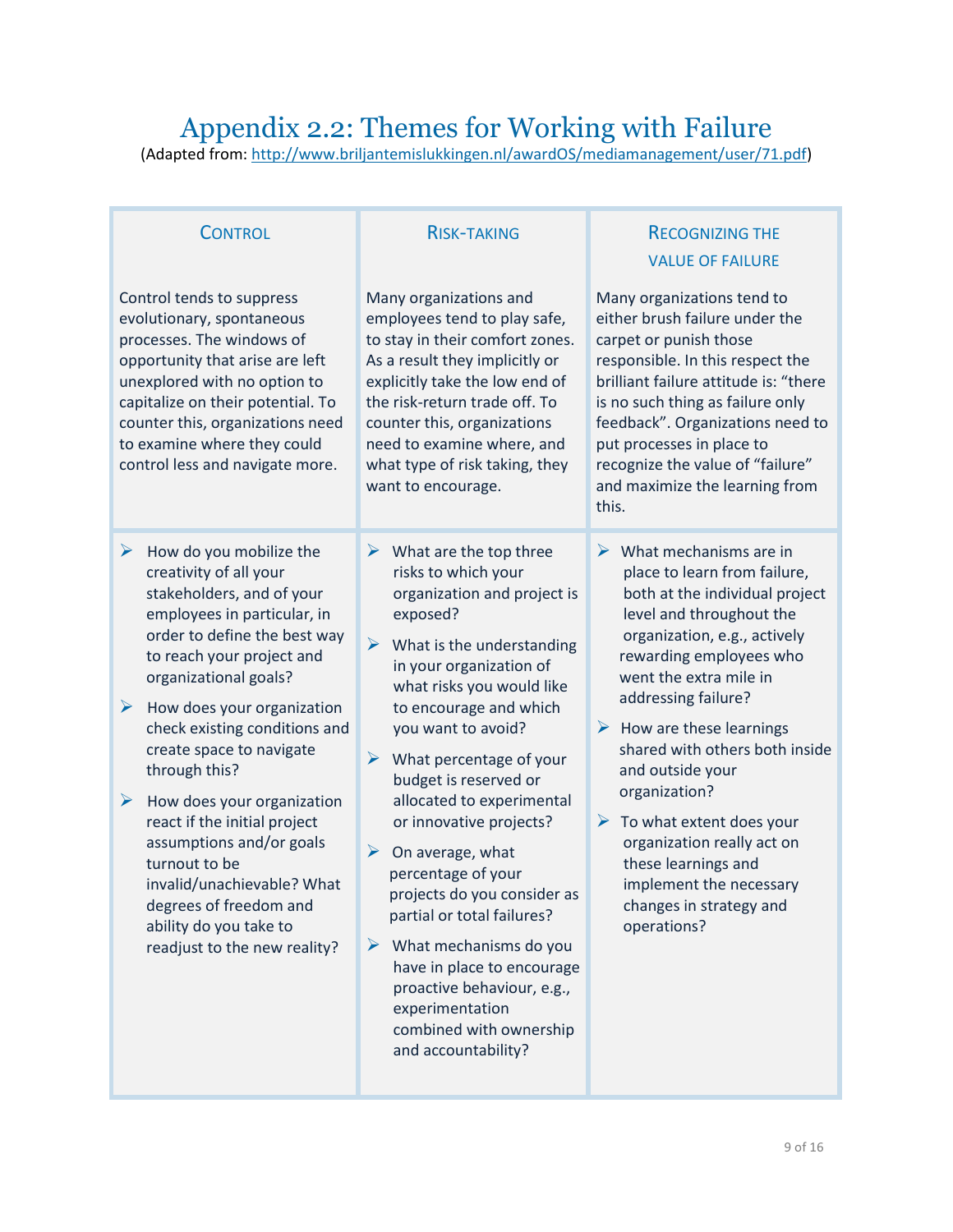# Activity 3: How do we share information about failure?

#### **Description**

Once an organization has committed to developing a learning culture that includes discussions of failure, there needs to be various mechanisms and/or approaches for promoting and sharing learning. As many organizations have departmental or group silos, there is always a risk of not sharing useful information that could help spur new ideas. In order to build on existing best practices — and create new ones this activity outlines how different channels of information-sharing can be identified to promote the sharing of ideas.

### **Objectives**

At the conclusion of this activity, participants will be able to:

- $\triangleright$  Explain whether their organization has been able to learn from its past experiences
- $\triangleright$  Describe strengths and challenges for initiating knowledge exchange processes
- $\triangleright$  Identify possible ways to exchange knowledge within the workplace
- $\triangleright$  Develop an initial plan to start knowledge exchange

#### **Materials**

 $\blacktriangleright$  Flip-chart paper

Time 30-45 minutes

#### **Instructions**

#### *Step 1: Looking at an example of failing*

- 1. Invite participants to read the text written by Marilyn McHarg, Executive Director, Médecins Sans Frontières (MSF).
- 2. Ask participants the following questions:
	- $\triangleright$  Based on what you have read, what would you describe as key reasons for failing in this situation?
	- $\triangleright$  Are there any similarities in Marilyn's situation and your organization, i.e., not being able to learn from past experiences? What was the context? What happened?

#### *Step 2: Brainstorming ways to share information*

- 1. Ask participants to take stock of their current formal and informal ways of sharing information with one another, e.g., through specific meetings, conversations in the kitchenette, e-mail exchanges.
- 2. Write down participants' responses in the following chart: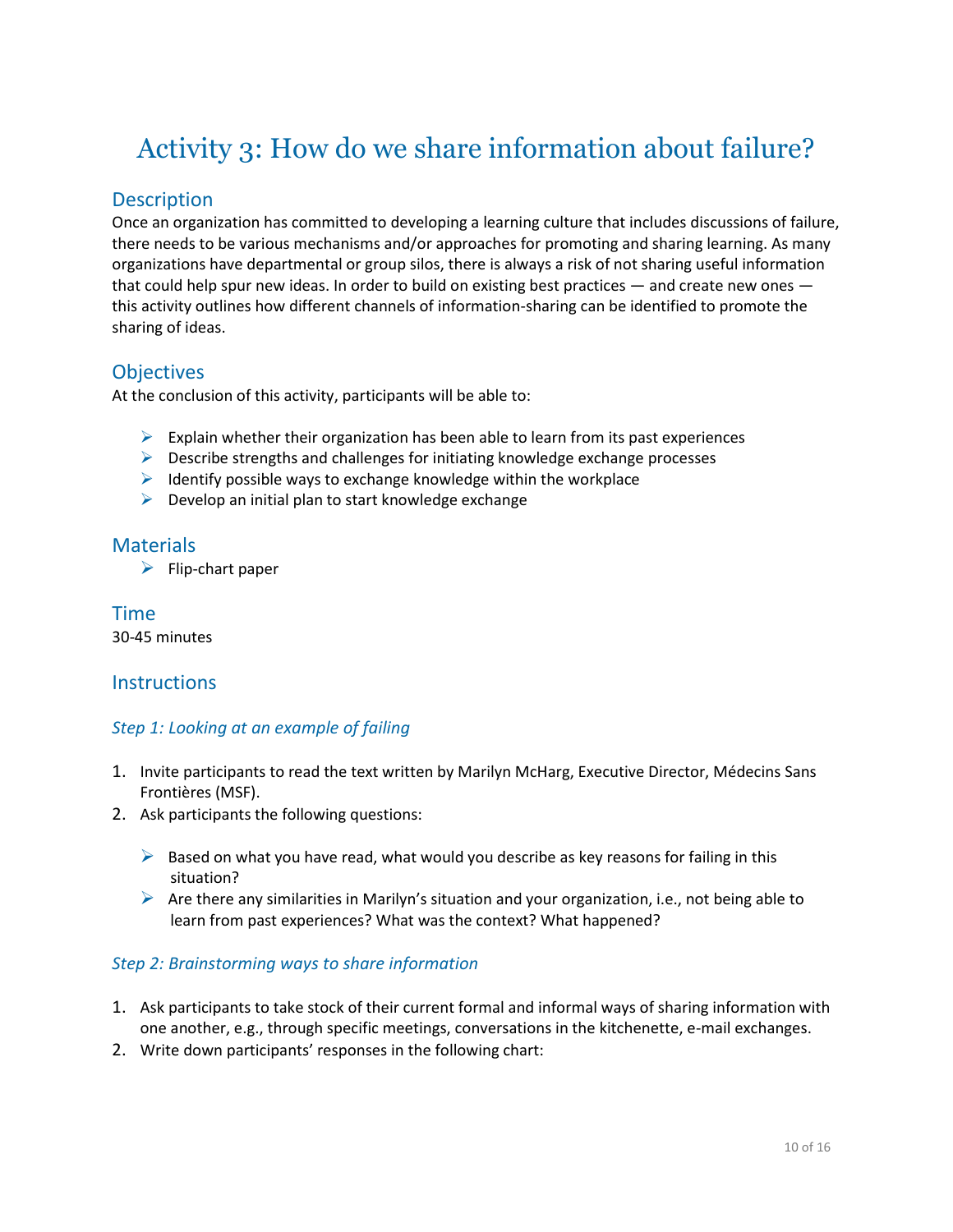| <b>TYPE</b>                           | <b>EXAMPLES</b> |
|---------------------------------------|-----------------|
| Formal<br>(Structured, planned)       |                 |
| Informal<br>(unstructured, unplanned) |                 |

- 3. Ask participants the following questions:
	- $\triangleright$  Which of these examples has led to any learning about failure and how to build on them?
	- $\triangleright$  Are there any existing or new organizational processes that might be useful for integrating into a discussion around failure?
	- $\triangleright$  How can you go about integrating discussions around failure into existing or new organizational processes?
- 4. Present the concept that people learn and change their behaviour in practices with others, not individually. Ask participants the following questions:
	- $\triangleright$  How does this idea affect how you might learn from failures and adapt to them?
	- $\triangleright$  How will you connect with other people in their team/office/community to build reinforcing support for continuing this group behaviour?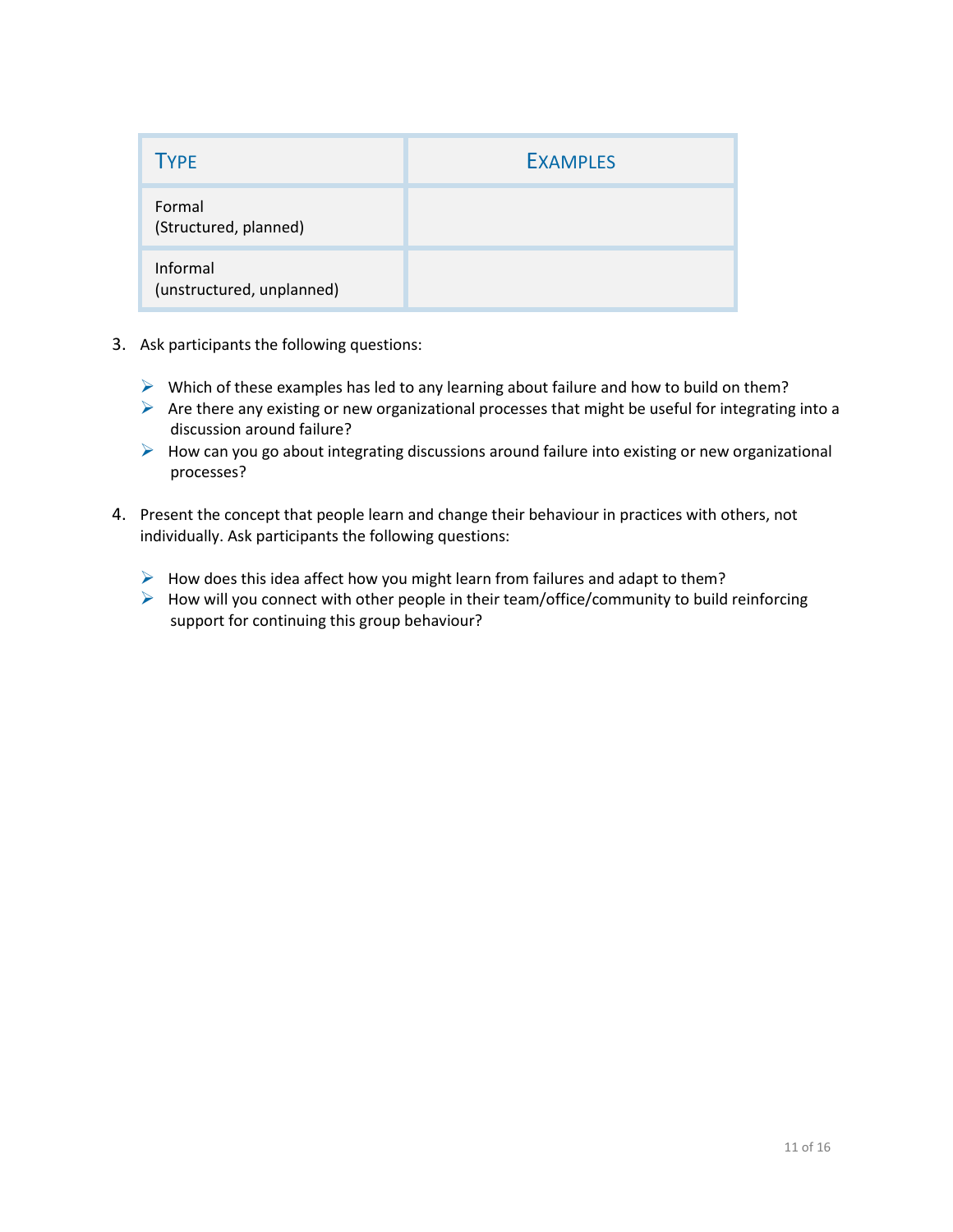# Appendix 3.1: Case study on making use of failure

(Taken from [http://www.admittingfailure.com/failure/marilyn-mcharg/\)](http://www.admittingfailure.com/failure/marilyn-mcharg/)

### FAILURE

by Marilyn McHarg, Executive Director, Médecins Sans Frontières (MSF)

Médecins Sans Frontières (MSF) is an organization that thrives on critical debate. Across the five MSF operational centres, we readily point out each others' errors and shortcomings. When this dynamic is kept within the range of "healthy tension," it serves the operational teams and the patients we treat. Everyone has to defend or adjust their actions in response to the criticism of colleagues. This pushes program quality to the forefront and reinforces accountability.

Added to this, MSF headquarters staff regularly visit field teams to ensure that our medical action adheres to the standards and goals of the organization. We also do formal evaluations, particularly after major emergencies. Some within MSF will say we don't do enough evaluations. Having been with the organization for almost 20 years, I believe that we tend toward the opposite.

We do so many evaluations, alongside the regular supervisory visits, that our teams tend to be swamped with recommendations that risk being lost over time. Trying to prioritize and follow through on the multitude of well-intentioned insights can be overwhelming.

Learning lessons in MSF is not a problem. We learn lessons easily. Unfortunately, the same lessons are sometimes learned by different teams at different times. Our challenge is to swiftly integrate what we have learned across the vast MSF movement – more than 27,000 MSF aid workers served patients in over 60 countries in 2010.

As an organization that works largely in sub-Saharan Africa, historically we have focused on treating people with infectious diseases found in low-resource settings. This was reflected both in our clinical guidelines, and in our emergency medical supply kits containing standard drugs and medical supplies for the most common diseases.

In 2003, I was supervising MSF operations in Iraq. There, many of the illnesses people suffered were non-communicable, like heart disease and diabetes. In the aftermath of the U.S. invasion, our teams quickly positioned themselves with the usual emergency medical supply kits. Armed with malaria drugs and antibiotics, teams were not well prepared to encounter the kinds of health needs associated with middle-income countries, namely non-communicable diseases.

It was a frustrating situation. Not only were we unprepared, but our teams struggled with the change in focus. We needed substantial additional supplies to make our medical action fit the main needs. Even more frustrating was when we realized that an evaluation of our previous work in Kosovo had already highlighted the importance of being ready to treat chronic, non-communicable diseases in middle-income settings.

But still we failed to learn our lesson, and repeated the same mistakes after the 2010 earthquake in Haiti. From "Haiti One Year After" (2011), the report on our response: "*Furthermore MSF did not have the appropriate medicines on hand in the emergency phase to care*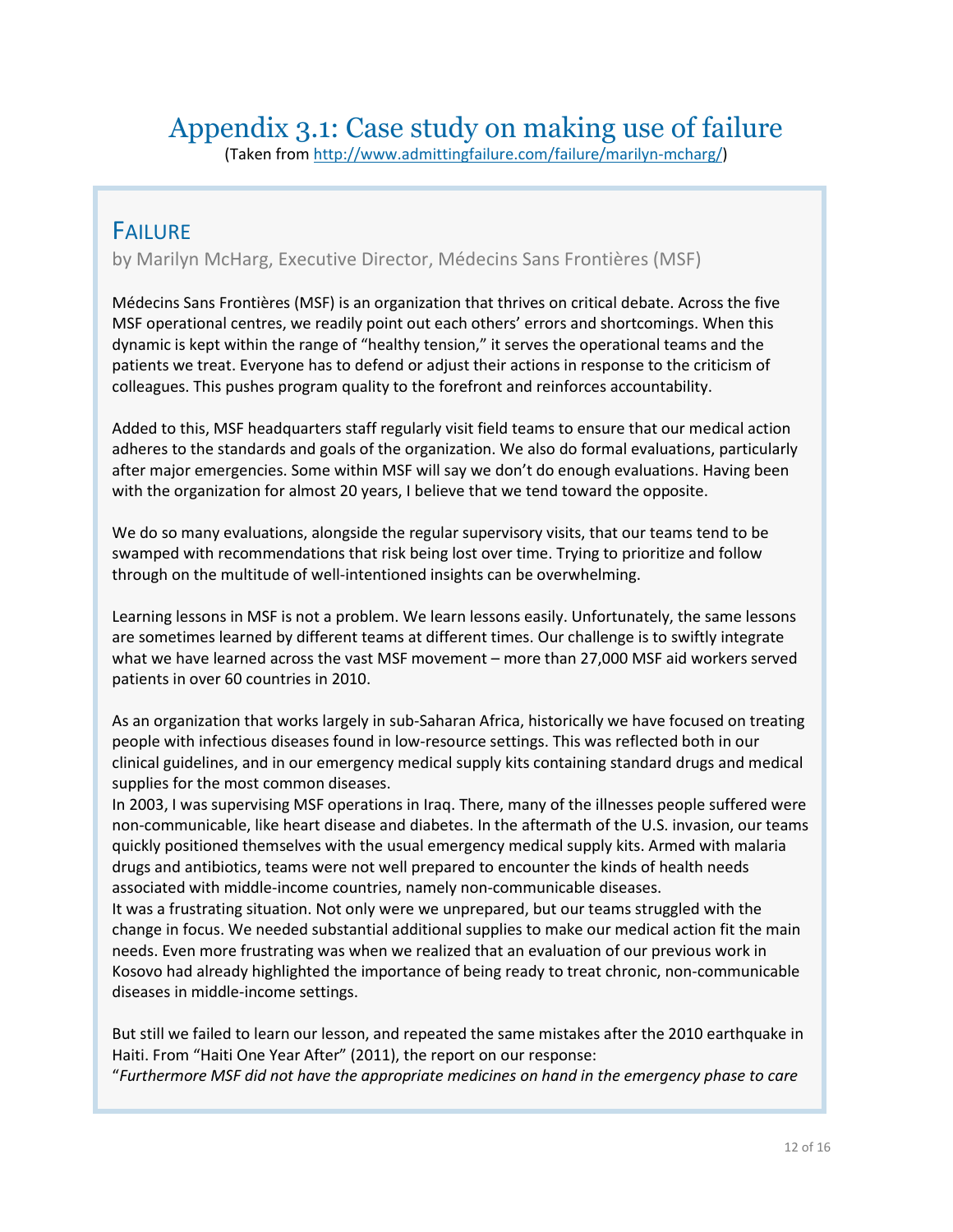*for patients suffering from non-communicable conditions such as hypertension, diabetes, and epilepsy. Of 850 patients treated in one location between March and September, there were 72 cases of hypertension. Recognizing this shortfall in the package of available care in some MSF medical structures, the organization is already evaluating the feasibility of including chronic disease kits in the emergency preparedness stocks it maintains in different countries."*

#### Learning

With all the competing pressures and impossible choices, we had failed to prioritize patients with non-communicable diseases caught up in emergency situations. Our planning was still determined by conditions in the places where MSF had worked for most of its history, and by the epidemiologic patterns encountered there.

The balance is shifting, however. As we encounter more and more patients with noncommunicable diseases, and as we strive to better meet our patients' medical needs, MSF is moving toward more holistic approaches and integrated medical action, rather than vertical, infectious disease-focused strategies. Consequently we are shifting from providing basic care for many, to treating fewer people more comprehensively.

This shift has helped the organization to take on the challenge of treating patients with noncommunicable diseases. After the earthquake and tsunami in Japan in April 2011, MSF assisted patients suffering from these diseases from the start, demonstrating that we are becoming better prepared to meet longer-term patient needs under the temporary circumstances of an emergency.

However, this still leaves the question of how to rapidly integrate lessons learned on a more systemic level, right across the MSF movement. As the field evaluations and debates around quality continue, the organization has started to place more emphasis on centralized mechanisms. Step by step, evaluations are becoming more centrally driven, and operational progress is being monitored and documented for future reference.

This increasing centralization is exemplified by a new, annual mutual accountability exercise between the directors of MSF's operational centres. By placing accountability at a more central level – with the participation of board presidents, general directors, operational directors and medical directors – we think that valuable lessons requiring concerted action will be better integrated across the movement.

The trick will be to ensure that, even as these new mechanisms help us act on the lessons we've learned, we still maintain a healthy tension and the room to challenge one another through our traditional monitoring processes. Keeping this balance will allow MSF teams around the world to assist people in need with the most medically relevant quality care possible.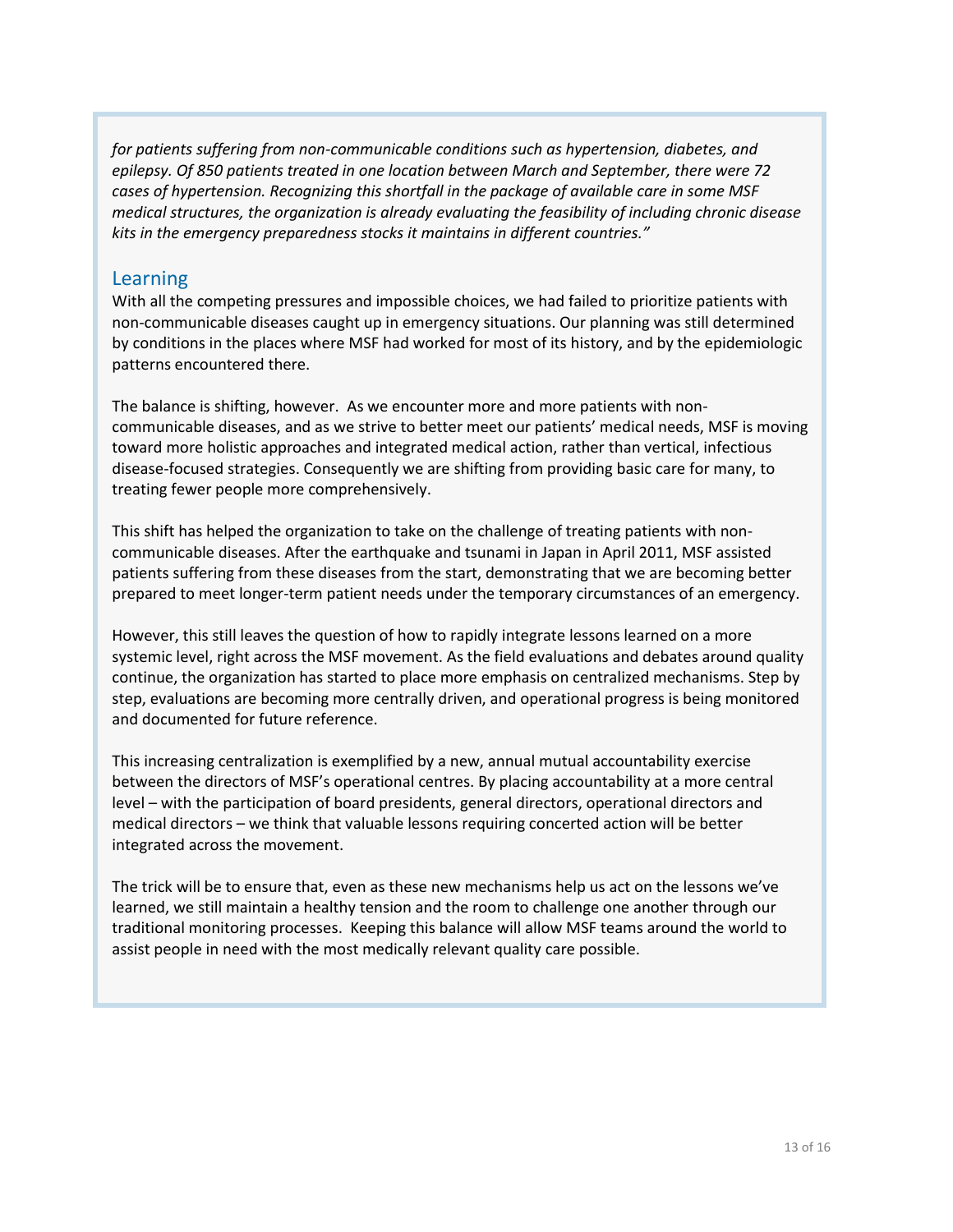# Activity 4: Not all failures are created equally — The praise to blame continuum

### **Description**

There is a continuum of failure, ranging from: (a) preventable, (b) complexity-related, and (c) warranted. In other words, failure can range from blameworthy to praiseworthy. This activity allows participants to explore these different types of failure, in order to provide an increased appreciation for warranted failures, while acknowledging the fact that some failures are still bad!

### **Objectives**

At the conclusion of this activity, participants will be able to:

- $\triangleright$  Assess failures as either blameworthy or praiseworthy
- $\triangleright$  Categorize examples using a spectrum of reasons for failure

#### Materials:

- $\blacktriangleright$  Flip-chart paper
- $\triangleright$  Post-it notes
- $\triangleright$  Colored dots

### Time

90 minutes

#### **Instructions**

- 1. Form groups of 4-5 people. If there are insufficient people, you can do this activity as one large group.
- 2. Distribute one type of failure on a sheet of paper to each group (see Appendix 4.1).
- 3. Ask group members to think of a brief example where s/he (must be personal example) has acted in that way that led to this type of failure.
- 4. Ask one volunteer to share her/his example within her/his group.
- 5. Group members then decide if this failure type is blameworthy or praiseworthy using the "Dotmocracy" method: Each group member indicates their response by affixing either a blue dot (praiseworthy) or a red dot (blameworthy) to the sheet.
- 6. Convene the groups, and ask if anybody feels comfortable sharing their example.
- 7. On a prepared flip chart, present the following continuum to the group:

| <b>DEVIANCE INATTENTION LACK OF PROCESS</b> |                                         | <b>TASK</b> |  |                | PROCESS UNCERTAINTY HYPOTHESIS EXPLORATORY |
|---------------------------------------------|-----------------------------------------|-------------|--|----------------|--------------------------------------------|
|                                             | ABILITY INADEQUACY CHALLENGE COMPLEXITY |             |  | <b>TESTING</b> | <b>TESTING</b>                             |
|                                             |                                         |             |  |                |                                            |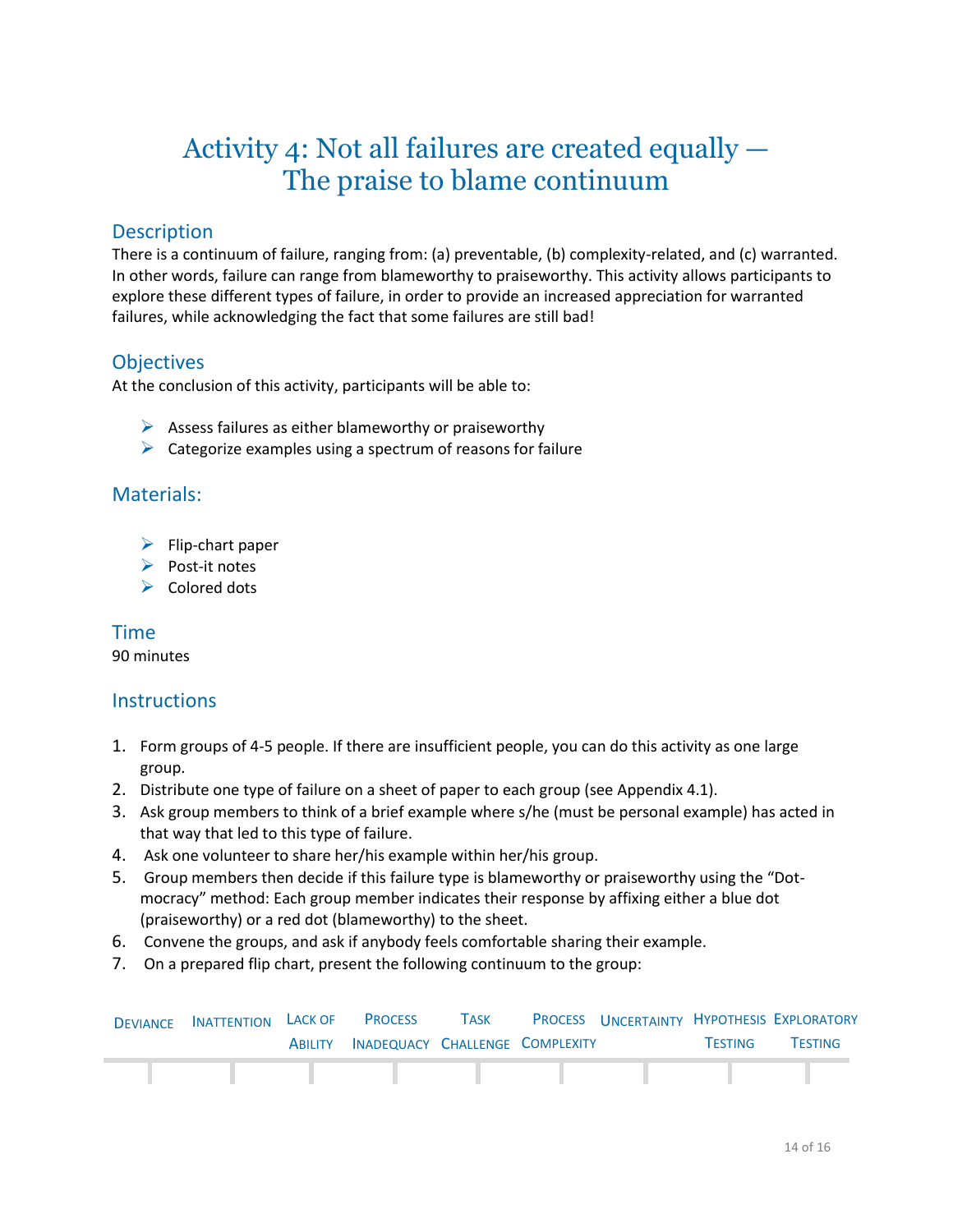- 8. Ask each group to decide where their type of failure belongs on the spectrum and tape it to the flip chart under the appropriate heading. The group that has the description "An individual chooses to violate a prescribed process or practice" will hopefully see that that type of failure is blameworthy and place it under "Deviance" or at least fairly far along the blameworthy end of the spectrum.
- 9. Comment on whether the coloured dots correspond well with the blameworthy and praiseworthy continuum.
- 10. Ask participants the following questions:
	- $\triangleright$  Under what conditions are people comfortable admitting failure?
	- $\triangleright$  How can you ensure that people are feeling praised when appropriate, and also take responsibility when more blameworthy failures happen?
- 11. Conclude with the following two points:
	- $\triangleright$  Not all failures are created equally
	- $\triangleright$  Failure can be a source of learning and innovation but it requires an environment that supports the praiseworthy failures while also encouraging open dialogue around all types of failure in order to learn and adapt.